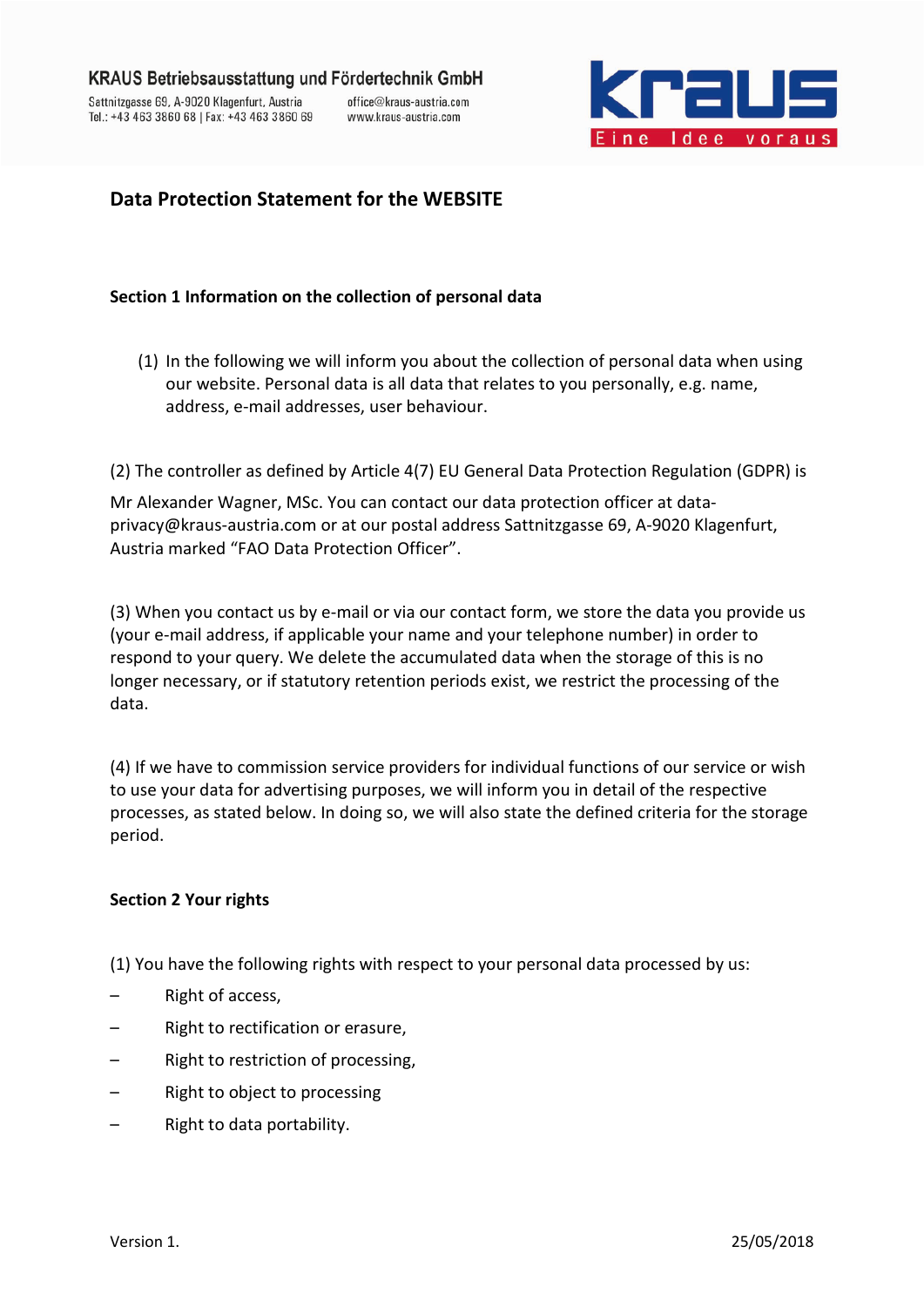

(2) You also have the right to lodge a complaint with the Austrian data protection authority (www.dsb.gv.at) about the processing of your personal data by us.

## **Section 3 Collection of personal data when using our website**

(1) If you use our website for information purposes only, i.e. if you do not register with us or you send us information in a different way, we collect only the personal data that your browser sends to our server. If you would like to view our website, we collect the following data we require for technical purposes to display our website to you and to guarantee stability and security (the legal basis for this is Article  $6(1)(1)(f)$  GDPR):

- IP address
- Date and time of the server query
- Time zone difference to Greenwich Mean Time (GMT)
- Content of the request (specific page)
- Access status/HTTP status code
- Volume of data transferred in each case
- Website the request comes from
- **Browser**
- Operating system and its interface
- Language and version of the browser software.

(2) In addition to the previously mentioned data, cookies will be stored on your computer when you use our website. Cookies are small text files which are stored on your hard drive by the browser you use and which transmit certain information to the body setting the cookie (in this case us). Cookies cannot run programs or transfer viruses to your computer. They are designed to make our services more user-friendly and more effective.

#### (3) Use of cookies:

a) This website uses the following type of cookies, the scope and function of which are explained below:

- Transient cookies (see b)
- Permanent cookies (see c).

b) Transient cookies are automatically deleted when you close the browser. These include, in particular, session cookies. These store a so-called session ID which allow